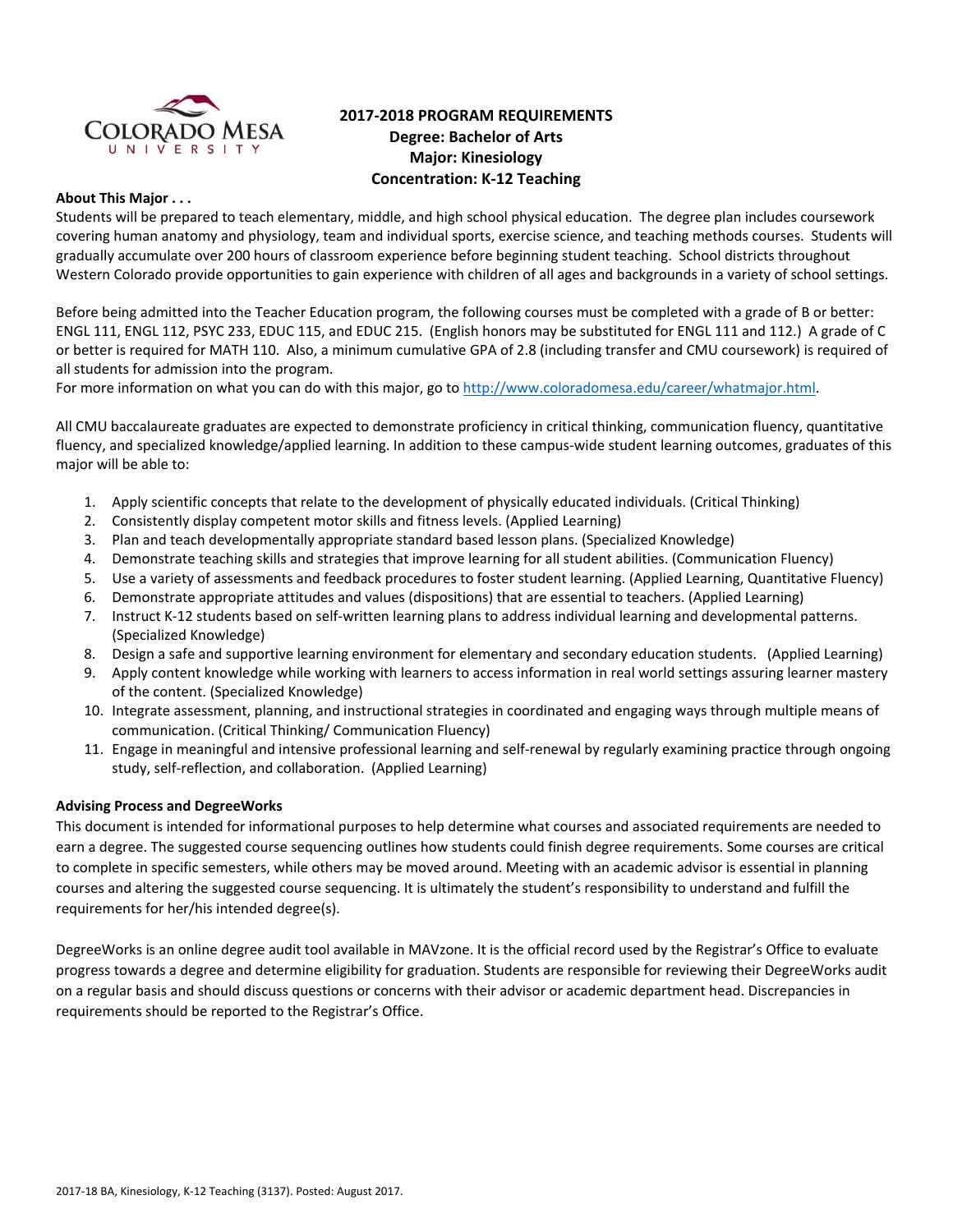# **Graduation Process**

Students must complete the following in the first two months of the semester prior to completing their degree requirements:

- Review their DegreeWorks audit and create a plan that outlines how unmet requirements will be met in the final semester.
- Meet with their advisor and modify their plan as needed. The advisor must approve the final plan.
- Submit the "Intent to Graduate" form to the Registrar's Office to officially declare the intended graduation date and commencement ceremony plans.
- Register for all needed courses and complete all requirements for each degree sought.

Submission deadlines and commencement details can be found at http://www.coloradomesa.edu/registrar/graduation.html.

If a student's petition for graduation is denied, it will be her/his responsibility to consult the Registrar's Office regarding next steps.

# **INSTITUTIONAL DEGREE REQUIREMENTS**

The following institutional degree requirements apply to all CMU baccalaureate degrees. Specific programs may have different requirements that must be met in addition to institutional requirements.

- 120 semester hours minimum.
- Students must complete a minimum of 30 of the last 60 hours of credit at CMU, with at least 15 semester hours in major discipline courses numbered 300 or higher.
- 40 upper‐division credits (alternative credit limit applies to the Bachelor of Applied Science degree).
- 2.00 cumulative GPA or higher in all CMU coursework.
- A course may only be used to fulfill one requirement for each degree/certificate.
- No more than six semester hours of independent study courses can be used toward the degree.
- Non-traditional credit, such as advanced placement, credit by examination, credit for prior learning, cooperative education and internships, cannot exceed 30 semester credit hours for a baccalaureate degree; A maximum of 15 of the 30 credits may be for cooperative education, internships, and practice.
- Pre‐collegiate courses (usually numbered below 100) cannot be used for graduation.
- Capstone exit assessment/projects (e.g., Major Field Achievement Test) requirements are identified under Program‐Specific Degree Requirements.
- The Catalog Year determines which program sheet and degree requirements a student must fulfill in order to graduate. Visit with your advisor or academic department to determine which catalog year and program requirements you should follow.
- See "Requirements for Undergraduate Degrees and Certificates" in the catalog for a complete list of graduation requirements.

#### **PROGRAM‐SPECIFIC DEGREE REQUIREMENTS**

- 2.80 cumulative GPA or higher in all CMU coursework.
- 2.80 cumulative GPA or higher in coursework toward the major content area.
- All EDUC prefix courses must be completed with a grade of "B" or better to progress through program sequence.
- All other coursework toward the degree must be successfully completed prior to the internship.
- Kinesiology licensure students must take the Praxis II content exam prior to student teaching (fee required).
- Students must have ENGL 111 & 112 (or ENGL 129), PSYC 233, EDUC 115, EDUC 215 (All with grade of "B" or higher) and MATH 110 or higher (with grade of "C" or higher) and formal acceptance to the Teacher Education Program.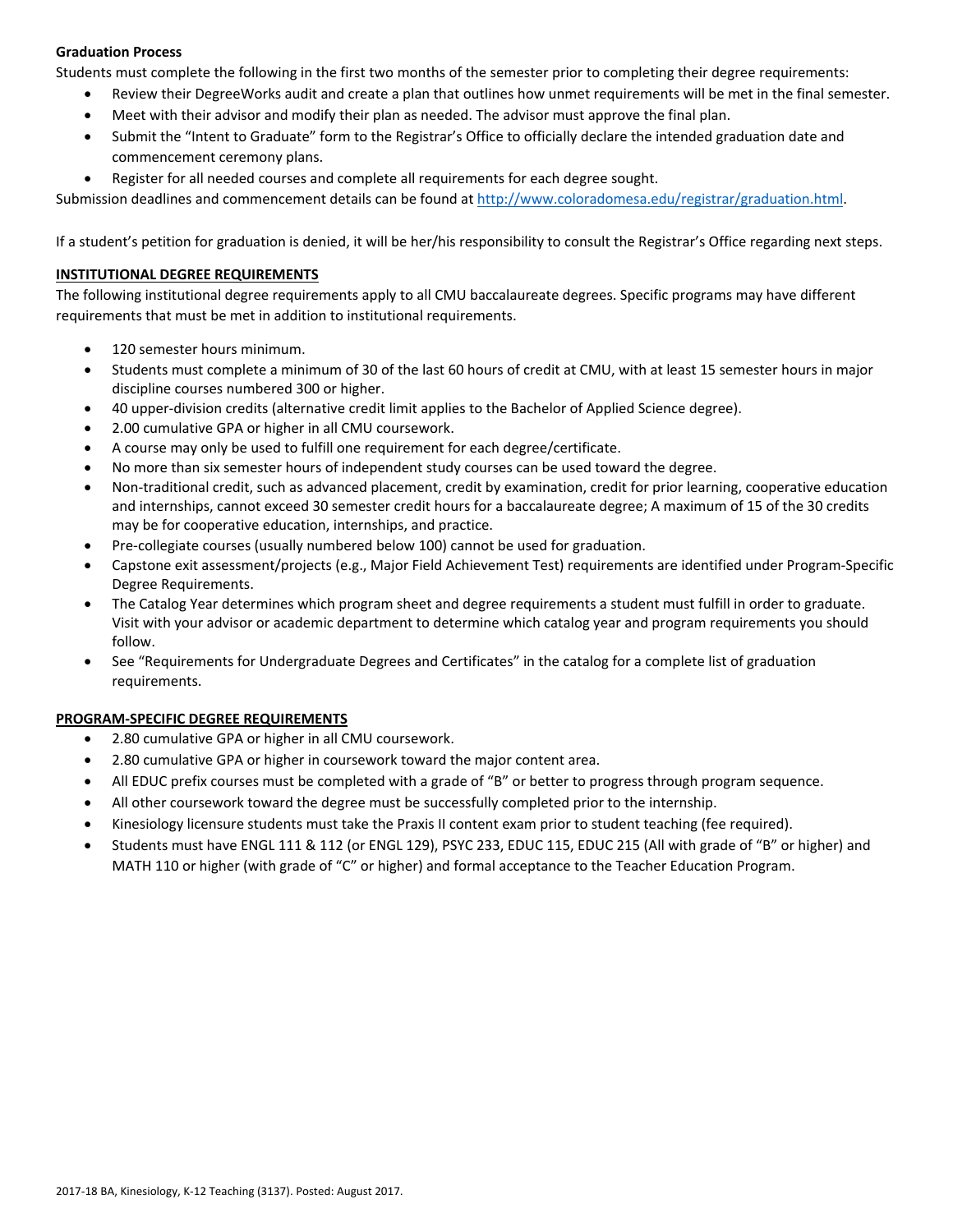### **ESSENTIAL LEARNING REQUIREMENTS** (31 semester hours)

See the current catalog for a list of courses that fulfill the requirements below. If a course is an Essential Learning option and a requirement for your major, you must use it to fulfill the major requirement and make a different selection for the Essential Learning requirement.

**English** (6 semester hours, must receive a grade of "B" or better and must be completed by the time the student has 60 semester hours.)

- ENGL 111 ‐ English Composition (3)
- ENGL 112 ‐ English Composition (3)

**Mathematics** (3 semester hours, must receive a grade of "C" or better, must be completed by the time the student has 60 semester hours.)

MATH 110 ‐ College Mathematics (3) or higher

### **Humanities** (3 semester hours)

 $\square$  Select one Humanities course (3)

### **Social and Behavioral Sciences** (6 semester hours)

- $\Box$  PSYC 233 Human Growth and Development (3) (must receive a grade of "B" or better)
- $\square$  Select one Social and Behavioral Sciences course (3)

#### **Natural Sciences** (7 semester hours, one course must include a lab)

- $\square$  Select one Natural Sciences course (3)
- $\Box$  Select one Natural Sciences course with a lab (4)

### **History** (3 semester hours)

 $\Box$  Select one History course (3)

### **Fine Arts** (3 semester hours)

 $\Box$  Select one Fine Arts course (3)

#### **OTHER LOWER‐DIVISION REQUIREMENTS**

**Wellness Requirement** (3 semester hours)

- $\Box$  KINE 100 Health and Wellness (1)
- $\Box$  Select one Activity course (1)
- $\Box$  Select one Activity course (1)

# **Essential Learning Capstone** (4 semester hours)

Essential Learning Capstone must be taken after completion of the Essential Learning English and Mathematics requirements, and when a student has earned between 45 and 75 hours.

- ESSL 290 ‐ Maverick Milestone (3)
- $\square$  ESSL 200 Essential Speech (1)

# **FOUNDATION COURSES** (4‐7 semester hours)

- BIOL 209 ‐ Human Anatomy and Physiology (3)
- $\Box$  BIOL 209L Human Anatomy and Physiology Laboratory (1)
- $\square$  Student must have a current CPR card OR take one of the following: KINE 250 ‐ Lifeguard Training (3)

KINE 265 ‐ First Aid and CPR/AED for the Health Care Provider (3)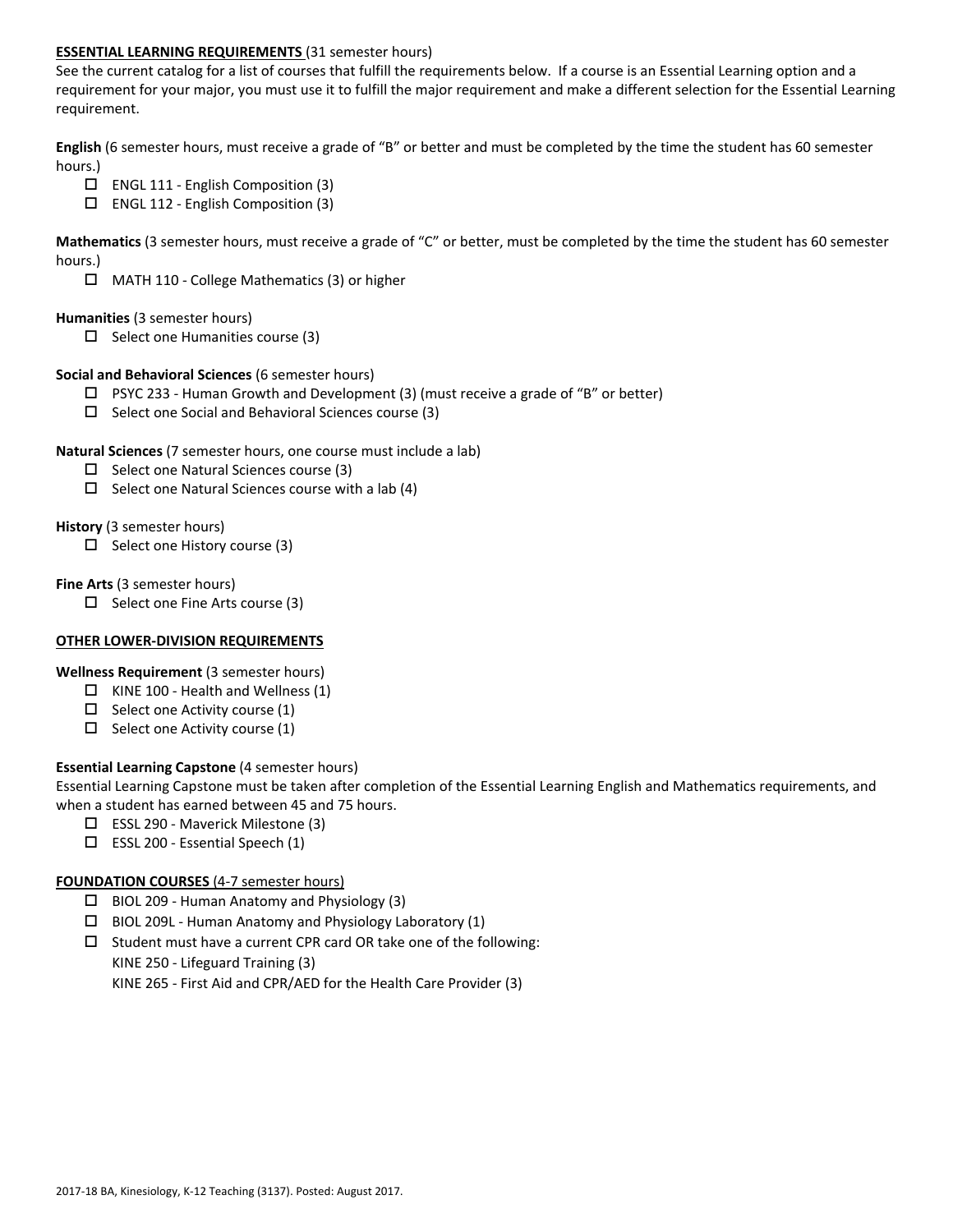### BA, KINESIOLOGY, K-12 TEACHING REQUIREMENTS (71-73 semester hours)

**Required Core Courses** (17 semester hours)

- $\Box$  KINE 200 History and Philosophy of Sport and Physical Education (3)
- $\Box$  KINE 213 Applications of Physical Fitness and Exercise Prescription (3)
- $\Box$  KINE 303 Physiology of Exercise (3)
- $\Box$  KINE 303L Physiology of Exercise Laboratory (1)
- KINE 309 ‐ Anatomical Kinesiology (3)
- $\Box$  KINE 401 Organization/Administration/Legal Considerations in Physical Education and Sports (3)
- KINE 494 ‐ Kinesiology Senior Seminar (1)

**Required Concentration Courses** (34‐36 semester hours)

- $\Box$  KINE 211 Methods of Lifetime, Individual, and Dual Activities (3)
- $\Box$  KINE 214 Methods of Team Activities (3)
- $\Box$  KINE 234 Prevention and Care of Athletic Injuries (3)
- KINE 256 ‐ Methods of Creative Play, Dance, Gymnastics, and Literacy (3)
- $\Box$  KINE 260 School Health Education (3)
- $\Box$  KINE 301 Health and Fitness Assessment (3)
- $\Box$  KINE 320 Methods of Teaching Physical Education in Elementary Schools (3) (10 field experience hours)
- $\Box$  KINE 360 Motor Learning (3)
- $\Box$  KINE 480 Inclusive Physical Activity (3)
- KINE 408 ‐ Methods of Teaching Physical Education in Secondary Schools (3) (10 field experience hours)
- KINE 497 ‐ Pre‐Internship in Physical Education (3) (120 field experience hours)
- $\Box$  One of the following courses:
	- KINE 101 ‐ Beginning Swimming (1)
	- KINE 102 ‐ Intermediate Swimming (1)
	- KINE 251 ‐ Water Safety Instructor Course (3)

**K‐12 Licensure Requirements** (20 semester hours, must earn a grade of "B" or better in all EDUC courses.)

- $\square$  EDUC 115 What It Means to be an Educator (1) (8 field experience hours)
- $\square$  EDUC 215 Teaching as a Profession (1) (12 field experience hours)
- EDUC 342 ‐ Pedagogy and Assessment: Secondary and K‐12 (3) (20 field experience hours)
- $\square$  EDUC 343 Teaching to Diversity (3) (20 field experience hours)
- EDUC 499D ‐ Teaching Internship and Colloquia: Elementary for K‐12 (6) (300 field experience hours)
- EDUC 499H ‐ Teaching Internship and Colloquia: Secondary for K‐12 (6) (300 field experience hours)

**ELECTIVES** (All college level courses appearing on your final transcript, not listed above that will bring your total semester hours to 120 hours. 2‐7 semester hours.)

Suggested Electives: KINE 307 ‐ Philosophy and Psychology of Coaching (3), KINE 370 ‐ Biomechanics & KINE 370L ‐ Biomechanics Laboratory (4), KINE 335 ‐ Sport in Society (3), KINE 342 ‐ Sport Law and Risk Management (3), KINE 403 ‐ Advanced Strength and Conditioning (3), KINE 405 ‐ Sports Nutrition (3), KINA courses on outdoor activities.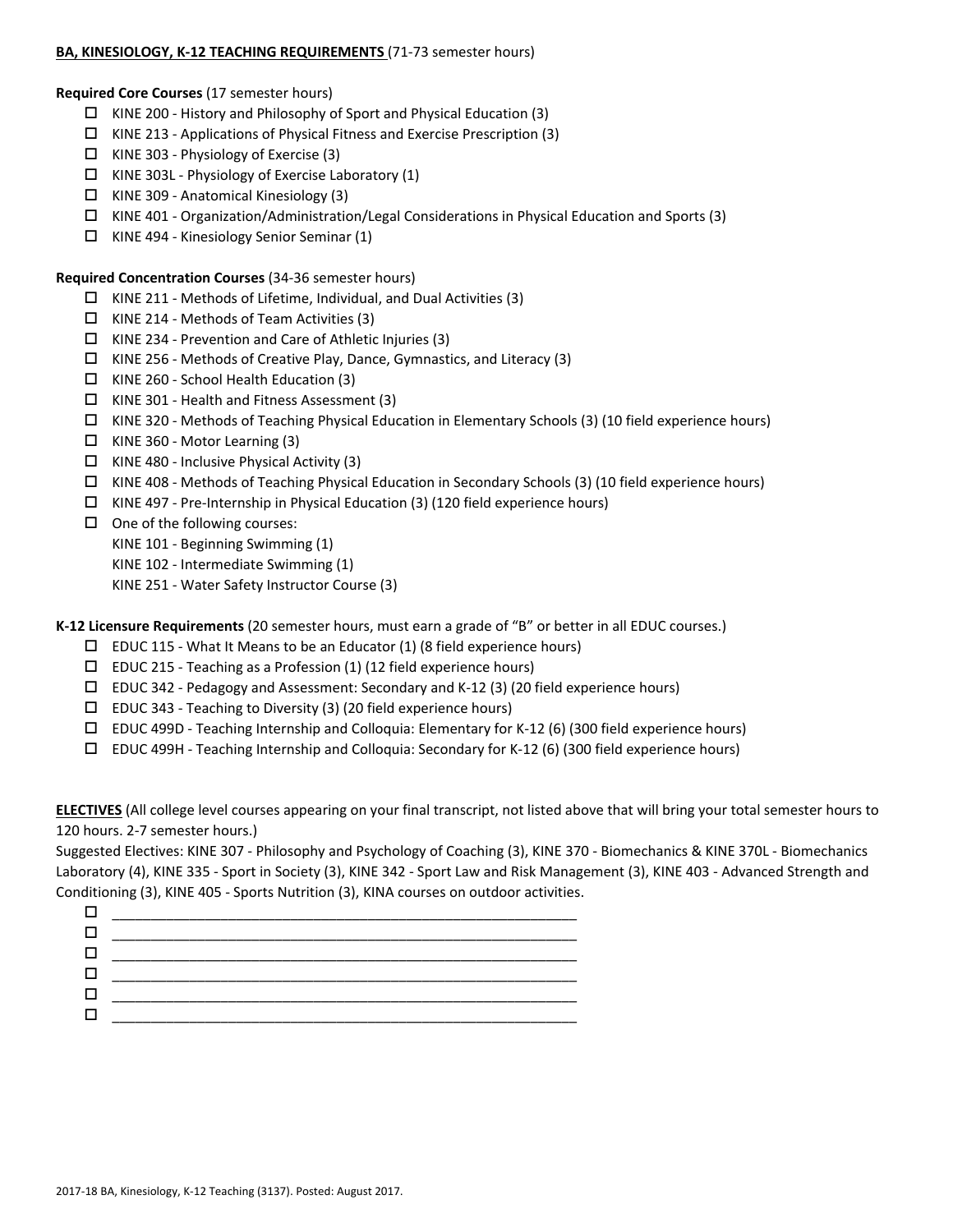#### **Freshman Year, Fall Semester: 16 credits**

- ENGL 111 ‐ English Composition (3)
- KINE 100 ‐ Health and Wellness (1)
- KINE 200 History and Philosophy of Sport and Physical Education (3)
- Essential Learning ‐ History (3)
- Essential Learning ‐ Fine Arts (3)
- Essential Learning Natural Science (3)

# **Freshman Year, Spring Semester: 17 credits**

- ENGL 112 English Composition (3)
- KINE 213 ‐ Applications of Physical Fitness and Exercise Prescription (3)
- BIOL 209 ‐ Human Anatomy and Physiology (3)
- BIOL 209L ‐ Human Anatomy and Physiology Laboratory (1)
- MATH 110 ‐ College Mathematics (3) or higher
- Essential Learning ‐ Humanities (3)
- EDUC 115 ‐ What It Means to be an Educator (1)

### **Sophomore Year, Fall Semester: 16 credits**

- KINE 211 ‐ Methods of Lifetime, Individual, and Dual Activities (3)
- Essential Learning ‐ Social and Behavioral Science (3)
- Essential Learning ‐ Natural Science with Lab (4)
- PSYC 233 ‐ Human Growth and Development (3)
- KINE 234 ‐ Prevention and Care of Athletic Injuries (3)

#### **Sophomore Year, Spring Semester: 13‐16 credits**

- ESSL 290 Maverick Milestone (3)
- ESSL 200 Essential Speech (1)
- EDUC 215 ‐ Teaching as a Profession (1)
- KINA Activity (1)
- KINE 214 ‐ Methods of Team Activities (3)
- KINE 256 ‐ Methods of Creative Play, Dance, Gymnastics, and Literacy (3)
- KINE 250 ‐ Lifeguard Training (3) or KINE 265 ‐ First Aid and CPR/AED for the Health Care Provider (3)
- Elective (if needed)  $(1)$

#### **Junior Year, Fall Semester: 15 credits**

- KINE 309 ‐ Anatomical Kinesiology (3)
- KINE 360 ‐ Motor Learning (3)
- KINE 408 ‐ Methods of Teaching Physical Education in Secondary Schools (3)
- KINE 480 ‐ Inclusive Physical Activity (3)
- KINE 301 ‐ Health and Fitness Assessment (3)

#### **Junior Year, Spring Semester: 12‐17 credits**

- KINE 260 School Health Education (3)
- KINE 303 ‐ Physiology of Exercise (3)
- KINE 303L ‐ Physiology of Exercise Laboratory (1)
- KINE 320 ‐ Methods of Teaching Physical Education in Elementary Schools (3)
- KINA Activity (1)
- KINE 101 ‐ Beginning Swimming (1), KINE 102 ‐ Intermediate Swimming (1) or KINE 251 ‐ Water Safety Instructor Course (3)
- Elective (if needed) (3)